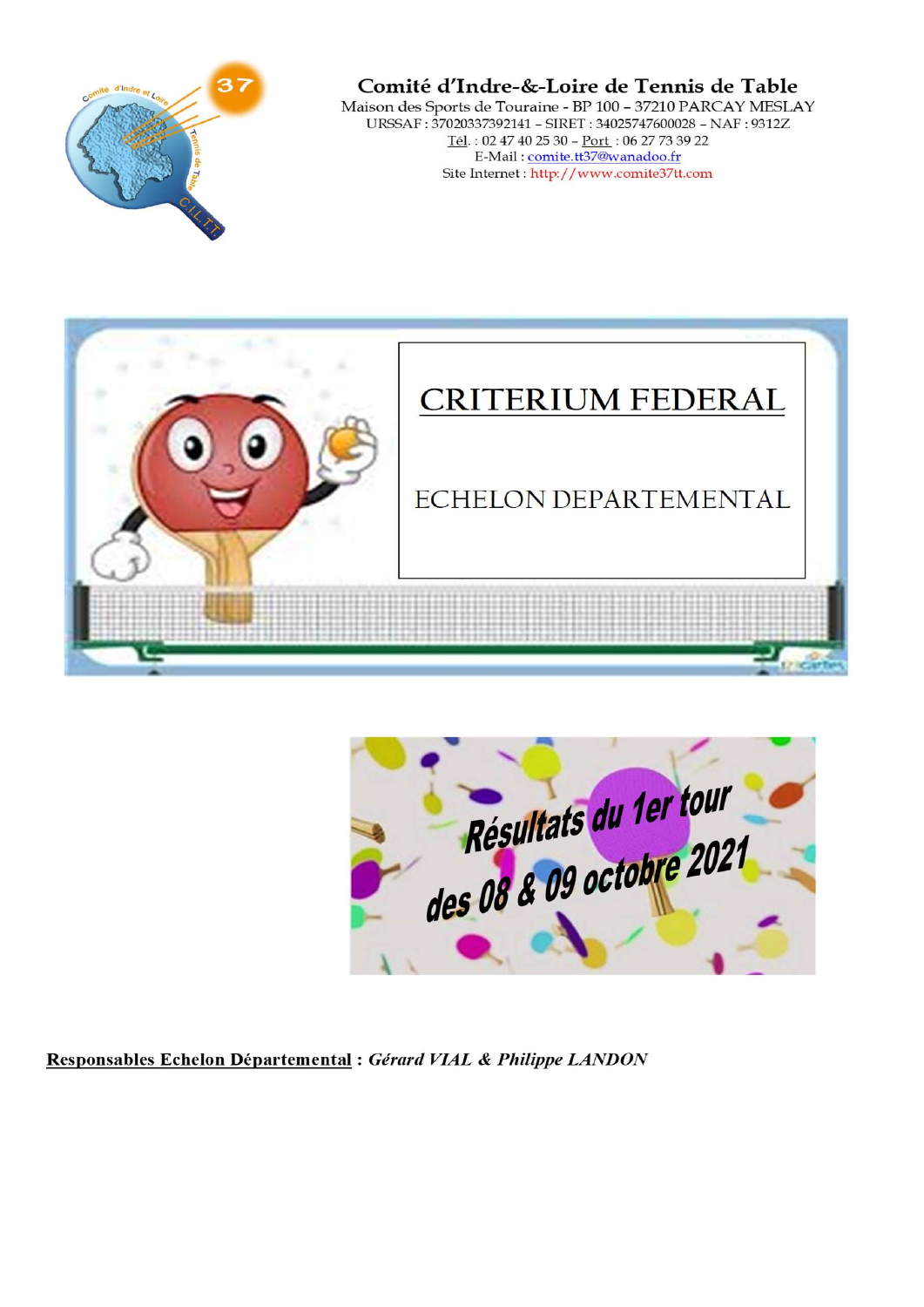| <b>CADETTES - Division: D1</b> |  |                                     |      |    |                |       |                       |  |  |
|--------------------------------|--|-------------------------------------|------|----|----------------|-------|-----------------------|--|--|
|                                |  |                                     |      |    |                |       |                       |  |  |
|                                |  | <b>IBOUFFARTIGUE ROUSSIER Sacha</b> | 100F | 1Ε | C <sub>2</sub> | 5/500 | <b>JOUE LES TOURS</b> |  |  |

| <b>MINIMES FILLES - Division : D1</b> |      |    |                |                      |                |  |  |  |
|---------------------------------------|------|----|----------------|----------------------|----------------|--|--|--|
|                                       |      |    |                |                      |                |  |  |  |
| Stella<br><b>IRENAUL</b>              | 100G | íΕ | M <sub>1</sub> | $^{\prime}500$<br>5/ | US RENAUDINE 1 |  |  |  |
|                                       |      |    |                |                      |                |  |  |  |



# **2ÈME TOUR**

SENIORS : Vendredi 19 Novembre 2021

JEUNES : Samedi 20 Novembre 2021

# legendes des resultats 1er tOur

WOE WO Excusé auprès du CILTT et/ou le JA

WOGe WO Général excusé auprès du CILTT et/ou le JA

WO WO non excusé et <u>donc pénalité financière imputée au club</u>  $(8,00 \in \text{par}$  joueur)

|                |                               | <b>SENIORS MESSIEURS - Division : D1</b> |                 |                |      |                                 |
|----------------|-------------------------------|------------------------------------------|-----------------|----------------|------|---------------------------------|
|                | <b>GODIN Nathan</b>           | 100D                                     | 1C              | S              | 1626 | A.C. AMBOISE TENNIS DE TABLE    |
| $\overline{2}$ | <b>GELY David</b>             | 80D                                      | 80D             | V <sub>1</sub> | 1339 | IA.S. SAVONNIERES               |
| 3              | <b>HERRAULT Esteban</b>       | 65D                                      | 65D             | S              | 1253 | T.T. JOUE-LES-TOURS             |
| 4              | <b>CREPIN Jean-Charles</b>    | 50 <sub>D</sub>                          | 50D             | S              | 1393 | <b>TTC du LOCHOIS</b>           |
| 5              | <b>DESPREZ Aurian</b>         | 40D                                      | 40D             | S              | 1233 | US LA RICHE TENNIS DE TABLE     |
| 6              | <b>IROBALO-CAJADO Nicolas</b> | 35D                                      | 35D             | S              | 1638 | I4S TOURS T.T.                  |
| 7              | <b>IPEREIRA Alexandre</b>     | 30D                                      | 30D             | S              | 1282 | U.S. RENAUDINE T.T.             |
| 8              | <b>SALLIER Thomas</b>         | 25D                                      | 25D             | S              | 1422 | R.S. ST CYR-SUR-LOIRE           |
| 9              | ROUSSEAU Alexandre            | 20 <sub>D</sub>                          | 20 <sub>D</sub> | S              | 1275 | <b>A.S. VERETZ TT</b>           |
| 10             | <b>IPOUILLY Thomas</b>        | 15D                                      | 15D             | S              | 1322 | <b>T.T. SAINT GENOUPH</b>       |
| 11             | <b>CALLOC'H Benoit</b>        | 10D                                      | 10D             | S              | 1168 | T.T. JOUE-LES-TOURS             |
| 12             | KOPKA Jean-Yves               | 7D                                       | 7D              | V <sub>2</sub> | 1093 | A.S. VERETZ TT                  |
| 13             | MIGNAN David                  | 5D                                       | 5D              | S              | 1327 | ASTT DU NAIS                    |
| 14             | <b>DEMENEZ Steve</b>          | 4D                                       | 4D              | S              | 1145 | IA.C. AMBOISE TENNIS DE TABLE   |
| 15             | <b>MOULARD Anthony</b>        | 3D                                       | 3D              | V <sub>1</sub> | 1084 | C.S.MEMBROLLAIS Tennis de Table |
| 16             | TAUSSAC Fabien                | 2D                                       | 2D              | S              | 1308 | TENNIS DE TABLE CHINONAIS       |
| <b>WOE</b>     | <b>EDET Guillaume</b>         |                                          |                 | S              | 1362 | IA.C. AMBOISE TENNIS DE TABLE.  |
| <b>WOE</b>     | <b>RIGAUD Mathis</b>          |                                          |                 | S              | 1503 | I4S TOURS T.T.                  |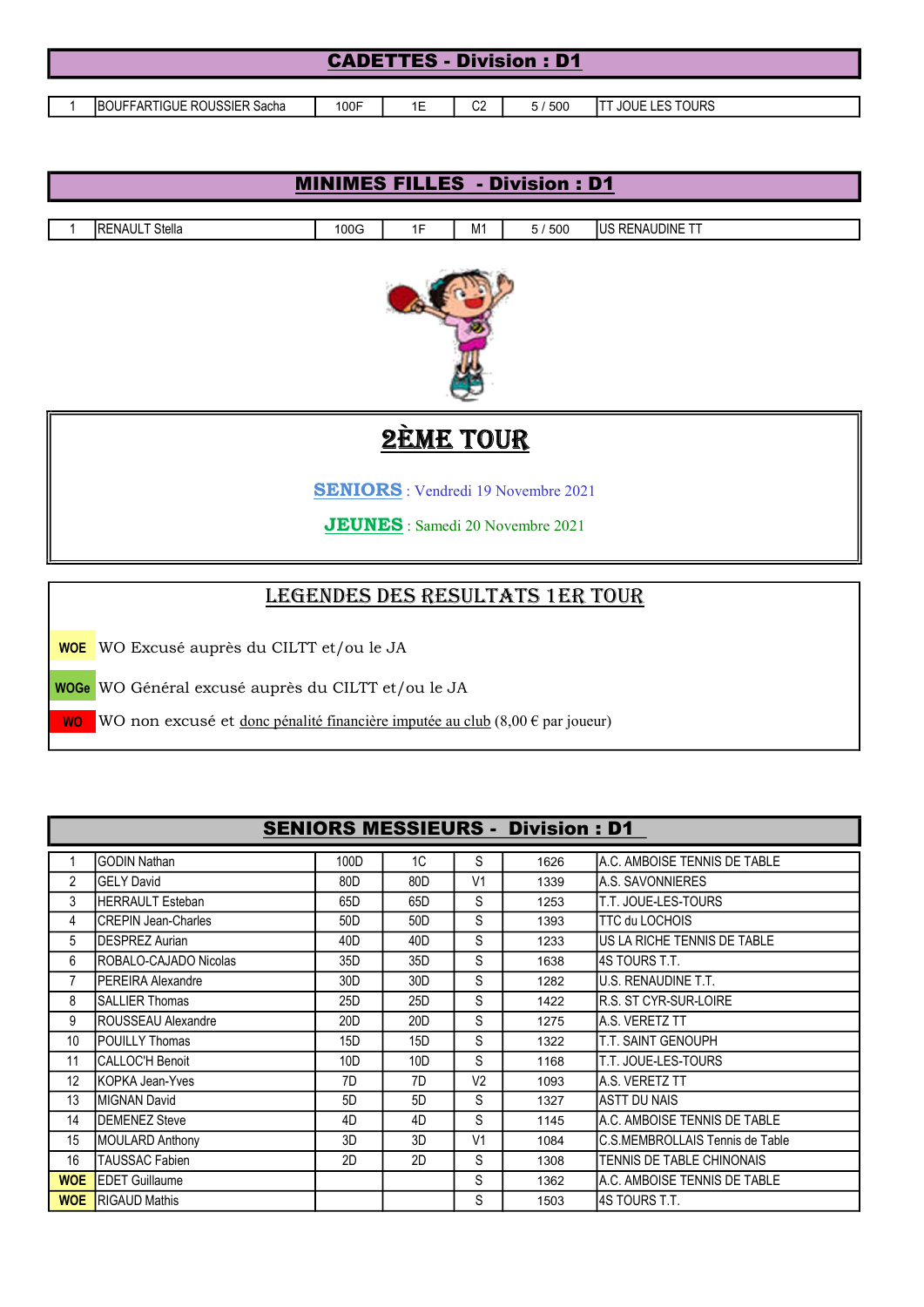## SENIORS MESSIEURS - Division : D2

|            | <b>TRULLIER Rodolphe</b>       | 100E | 1D  | V <sub>1</sub> | 1064 | <b>ILARCAY TENNIS DE TABLE</b> |
|------------|--------------------------------|------|-----|----------------|------|--------------------------------|
| 2          | <b>TALL Roger</b>              | 80E  | 80E | V <sub>4</sub> | 1133 | IST-AVERTIN SPORTS TT          |
| 3          | ROUL Emmanuel                  | 65E  | 65E | V <sub>1</sub> | 1192 | IA.S. LUYNES T.T.              |
| 4          | FERRE Benjamin                 | 50E  | 50E | S              | 1180 | IT.T. JOUE-LES-TOURS           |
| 5          | HOMBERT Christian              | 40E  | 40E | V <sub>2</sub> | 1298 | IA.S. LUYNES T.T.              |
| 6          | <b>CHEVALIER Julie</b>         | 35E  | 35E | V <sub>1</sub> | 923  | <b>CP VEIGNE</b>               |
| 7          | <b>LAURENS Fabrice</b>         | 30E  | 30E | V <sub>2</sub> | 1087 | U.S. VERNOU SUR BRENNE         |
| 8          | <b>CHERON Pierre</b>           | 25E  | 25E | S              | 1160 | IA.C. AMBOISE TENNIS DE TABLE. |
| 9          | <b>FOUQUET Sandrine</b>        | 20E  | 20E | V <sub>2</sub> | 1089 | <b>IT.T. JOUE-LES-TOURS</b>    |
| 10         | <b>MOREAU Patrick</b>          | 15E  | 15E | V <sub>4</sub> | 932  | I4S TOURS T.T.                 |
| 11         | <b>BAGUENIER Jean Philippe</b> | 10E  | 10E | V <sub>2</sub> | 904  | <b>IA.S. FONDETTES</b>         |
| 12         | ZOLOBODJEAN Eric               | 7E   | 7E  | V <sub>2</sub> | 1176 | <b>ICP VEIGNE</b>              |
| 13         | <b>BRUNET Romain</b>           | 5E   | 5E  | S              | 820  | IT.T. JOUE-LES-TOURS           |
| 14         | <b>DESMEE Thierry</b>          | 4E   | 4E  | V <sub>1</sub> | 807  | US LA RICHE TENNIS DE TABLE    |
| <b>WOE</b> | <b>RENAULT Julien</b>          |      |     | S              | 1001 | IR.C. BALLAN                   |
| <b>WOE</b> | COURTOIS Christophe            |      |     | V <sub>2</sub> | 1130 | ES LA VILLE AUX DAMES TT       |
| <b>WOE</b> | <b>ROBIN Alain</b>             |      |     | V <sub>3</sub> | 1032 | I4S TOURS TT                   |

# SENIORS MESSIEURS - Division : D3

|                          | <b>RENARD Emmanuel</b>        | 100F | 1E  | S              | 1085 | U.S. RENAUDINE T.T.            |
|--------------------------|-------------------------------|------|-----|----------------|------|--------------------------------|
| $\sim$                   | <b>COEFFE Nathan</b>          | 100F | 1E  | S              | 928  | R.C. BALLAN                    |
| $\blacksquare$           | <b>TILLIE Benjamin</b>        | 100F | 1E  | S              | 893  | U.S. RENAUDINE T.T.            |
| 2                        | <b>PECHE Guillaume</b>        | 75F  | 75F | S              | 847  | P.P.C. ST MARTIN LE BEAU       |
| $\blacksquare$           | <b>SPERA Francois</b>         | 75F  | 75F | V <sub>3</sub> | 719  | A.T.T. AZAY-SUR-CHER           |
| $\blacksquare$           | CAROSSO Jordan                | 75F  | 75F | S              | 626  | <b>ASTT DU NAIS</b>            |
| 3                        | <b>THYSSENS Jean-Marie</b>    | 50F  | 50F | V <sub>2</sub> | 852  | <b>U.S. VERNOU SUR BRENNE</b>  |
| $\overline{\phantom{a}}$ | EUDO Stephane                 | 50F  | 50F | V <sub>1</sub> | 696  | US LA RICHE TENNIS DE TABLE    |
| $\sim$                   | <b>BORG Julien</b>            | 50F  | 50F | S              | 639  | <b>ASTT DU NAIS</b>            |
| 4                        | DE LA RUE DU CAN Frederick    | 35F  | 35F | S              | 674  | R.S. ST CYR-SUR-LOIRE          |
| $\blacksquare$           | MONMOUSSEAU Vincent           | 35F  | 35F | V <sub>2</sub> | 673  | R.S. ST CYR-SUR-LOIRE          |
| $\blacksquare$           | <b>ANDRE Emmanuel</b>         | 35F  | 35F | V <sub>2</sub> | 653  | C.S.MEMBROLLAIS Tennis de Tabl |
| 5                        | <b>PELTIER Jerome</b>         | 20F  | 20F | V <sub>1</sub> | 697  | A.T.T. AZAY-SUR-CHER           |
| $\blacksquare$           | <b>MEUNIER Joel</b>           | 20F  | 20F | V <sub>3</sub> | 661  | E.S. LA VILLE-AUX-DAMES TT     |
| $\blacksquare$           | NORELLE Ludovic               | 20F  | 20F | V <sub>1</sub> | 656  | TT PARCAY-MESLAY               |
| 6                        | <b>VEDOVATO Charles</b>       | 10F  | 10F | S              | 606  | A.C. AMBOISE TENNIS DE TABLE   |
| $\blacksquare$           | <b>JOLIBOIS Michel</b>        | 10F  | 10F | V <sub>3</sub> | 537  | <b>ASTT DE SORIGNY</b>         |
| $\blacksquare$           | <b>BURIN Sullivan</b>         | 10F  | 10F | S              | 522  | P.P.C. ST MARTIN LE BEAU       |
| 7                        | <b>DELABOISSIERE Philippe</b> | 2F   | 2F  | V <sub>2</sub> | 519  | U.S. RENAUDINE T.T.            |
| <b>WOE</b>               | CHEVALIER Thibault            |      |     | S              | 705  | <b>RS ST CYR/LOIRE</b>         |
| <b>WOE</b>               | <b>CARLI Aurélien</b>         |      |     | S              | 666  | ES OESIENNE TT                 |
|                          |                               |      |     |                |      |                                |

|                | <b>SENIORS MESSIEURS - Division : D4</b> |      |     |                |     |                                     |  |  |  |  |
|----------------|------------------------------------------|------|-----|----------------|-----|-------------------------------------|--|--|--|--|
|                | PLANCQ Clément                           | 100G | 1F  | V <sub>1</sub> | 500 | 4S TOURS T.T.                       |  |  |  |  |
| ٠              | THOORENS Joseph                          | 100G | 1F  | S              | 500 | A.C. AMBOISE TENNIS DE TABLE        |  |  |  |  |
| 2              | <b>FROGE Clara</b>                       | 75G  | 75G | S              | 531 | E.S. LA VILLE-AUX-DAMES TT          |  |  |  |  |
| $\blacksquare$ | <b>GANNAT Darius</b>                     | 75G  | 75G | V <sub>2</sub> | 500 | US LA RICHE TENNIS DE TABLE         |  |  |  |  |
| 3              | <b>POIDEVIN Patrice</b>                  | 50G  | 50G | V <sub>3</sub> | 500 | A.C. AMBOISE TENNIS DE TABLE        |  |  |  |  |
| $\blacksquare$ | <b>GUERY</b> Isabelle                    | 50G  | 50G | V <sub>2</sub> | 500 | <b>U.S. RENAUDINE T.T.</b>          |  |  |  |  |
| 4              | <b>IROUSSEAU Mathieu</b>                 | 30G  | 30G | S              | 500 | <b>A.S. VERETZ TT</b>               |  |  |  |  |
|                | <b>DOURY Angele</b>                      | 30G  | 30G | S              | 500 | <b>TENNIS DE TABLE BOUCHARDAIS</b>  |  |  |  |  |
| 5              | <b>YVON Isabelle</b>                     | 15G  | 15G | V <sub>2</sub> | 500 | <b>4S TOURS T.T.</b>                |  |  |  |  |
| $\blacksquare$ | MICHAUD Alain                            | 15G  | 15G | V <sub>2</sub> | 500 | <b>IUS LA RICHE TENNIS DE TABLE</b> |  |  |  |  |
| 6              | <b>FARNABE Isabelle</b>                  | 2G   | 2G  | V <sub>2</sub> | 500 | <b>U.S. RENAUDINE T.T.</b>          |  |  |  |  |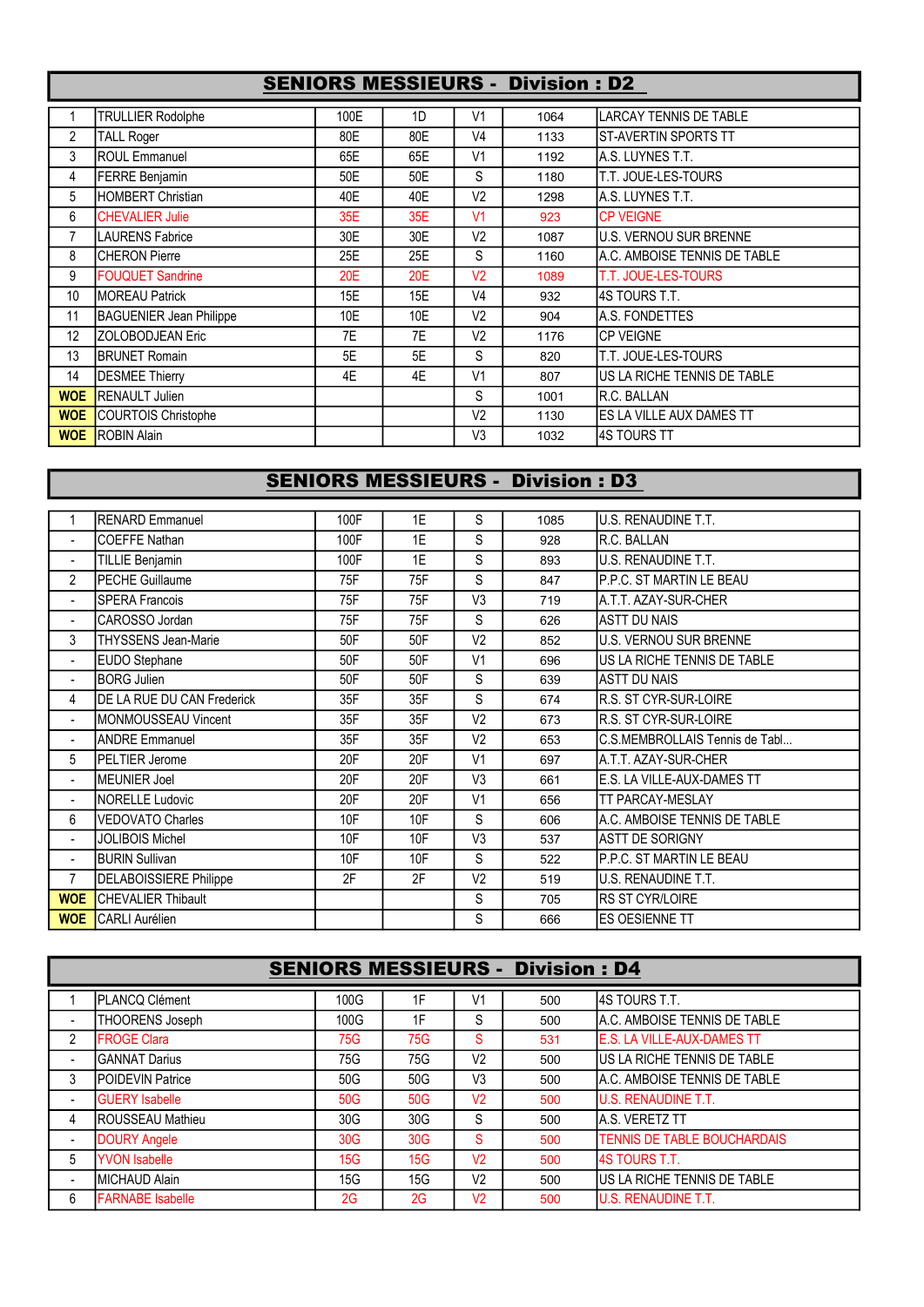#### **JUNIORS GARCONS - Division : D1**

|                | <b>IMERCIER Theo</b>        | 100E | 1 <sub>D</sub> | J1             | 1047 | I4S TOURS T.T.                  |
|----------------|-----------------------------|------|----------------|----------------|------|---------------------------------|
| $\overline{2}$ | LANDRI Sacha                | 80E  | 80E            | J2             | 876  | A.S. FONDETTES                  |
| 3              | <b>BREJAUD Cyprien</b>      | 65E  | 65E            | J <sub>1</sub> | 714  | A.C. AMBOISE TENNIS DE TABLE    |
| 4              | IPAYET Noah                 | 50E  | 50E            | J <sub>1</sub> | 780  | IA.T.T. LANGEAIS-CINQ-MARS      |
| 5              | <b>ADEL Florian</b>         | 40E  | 40E            | J2             | 556  | T.T. JOUE-LES-TOURS             |
| 6              | <b>JAUNAY Lucas</b>         | 35E  | 35E            | J2             | 583  | US LA RICHE TENNIS DE TABLE     |
| 7              | <b>ICOGNAULT Thibaud</b>    | 30E  | 30E            | J <sub>1</sub> | 661  | R.S. ST CYR-SUR-LOIRE           |
| 8              | <b>LION THUILIER Maxime</b> | 25E  | 25E            | J1             | 604  | IA.S. FONDETTES                 |
| 9              | <b>IDUCLOS Arthur</b>       | 20E  | 20E            | J3             | 718  | A.S. FONDETTES                  |
| 10             | <b>I</b> COLLIN Damien      | 15E  | 15E            | J2             | 634  | A.S. FONDETTES                  |
| 11             | <b>IDOS SANTOS Bruno</b>    | 10E  | 10E            | J2             | 568  | <b>T.T. JOUE-LES-TOURS</b>      |
| 12             | <b>BROCHAIN Mathis</b>      | 7E   | 7E             | J3             | 500  | A.S. FONDETTES                  |
| 13             | DIXNEUF Jules               | 5E   | 5E             | J2             | 615  | US LA RICHE TENNIS DE TABLE     |
| 14             | <b>TERRIEN Kyllian</b>      | 4E   | 4E             | J3             | 567  | R.S. ST CYR-SUR-LOIRE           |
| 15             | COQUERY Valodia             | 3E   | 3E             | J2             | 503  | R.S. ST CYR-SUR-LOIRE           |
| 16             | <b>BARIOS Edgar</b>         | 2E   | 2E             | J3             | 511  | C.S.MEMBROLLAIS Tennis de Table |
| <b>WOE</b>     | <b>JAPPE Achille</b>        |      |                | J1             | 813  | IST AVERTIN SPORTS TT           |

## **JUNIORS GARCONS - Division : D2**

|            | <b>ICHEVAILLIER Maël</b> | 100F | 100F | J2 | 500 | <b>ITTC du LOCHOIS</b>            |
|------------|--------------------------|------|------|----|-----|-----------------------------------|
|            | <b>IBARRAULT Luc</b>     | 75F. | 75F  | J2 | 518 | <b>ITENNIS DE TABLE CHINONAIS</b> |
|            | <b>ISOARES Nathan</b>    | 50F  | 50F  | J1 | 501 | <b>IT.T. JOUE-LES-TOURS</b>       |
| <b>WOE</b> | <b>ITREFOUX Brandon</b>  |      |      | J3 | 537 | <b>IR.S. ST CYR-SUR-LOIRE</b>     |
| <b>WOE</b> | <b>BAUDIN Mathis</b>     |      |      | J1 | 500 | IR.S. ST CYR-SUR-LOIRE            |



#### **CADETS - Division : D1**

|                | <b>MABIT Lucas</b>     | 100F | 1E  | C <sub>2</sub> | 673 | T.T. MONTS ARTANNES           |
|----------------|------------------------|------|-----|----------------|-----|-------------------------------|
| $\overline{2}$ | BEGAUD Lohan           | 80F  | 80F | C <sub>1</sub> | 705 | U.S. CHAMBRAY-LES-TOURS       |
| 3              | LE CADRE Louis         | 65F  | 65F | C <sub>2</sub> | 604 | T.T. JOUE-LES-TOURS           |
| 4              | LANOIZELEE Gabriel     | 50F  | 50F | C <sub>1</sub> | 629 | <b>ST-AVERTIN SPORTS TT</b>   |
| 5              | <b>FRAYSSE Merwan</b>  | 40F  | 40F | C <sub>2</sub> | 643 | ITT PARCAY-MESLAY             |
| 6              | LEGER Clement          | 35F  | 35F | C <sub>1</sub> | 725 | I4S TOURS T.T.                |
| 7              | <b>DATIN Basile</b>    | 30F  | 30F | C <sub>2</sub> | 649 | <b>TTC du LOCHOIS</b>         |
| 8              | <b>DESMEE Eliott</b>   | 25F  | 25F | C <sub>2</sub> | 635 | IUS LA RICHE TENNIS DE TABLE  |
| 9              | <b>CROSNIER Pierre</b> | 20F  | 20F | C <sub>2</sub> | 624 | IA.S. FONDETTES               |
| 10             | CHALON Simon           | 15F  | 15F | C <sub>1</sub> | 553 | <b>ST-AVERTIN SPORTS TT</b>   |
| 11             | VILLEMAGNE Theo        | 10F  | 10F | C <sub>1</sub> | 532 | IST-AVERTIN SPORTS TT         |
| 12             | <b>BUTTIAUX Arthur</b> | 7F   | 7F  | C <sub>1</sub> | 544 | IA.S. FONDETTES               |
| 13             | POIRIER MOTTO Antoine  | 5F   | 5F  | C <sub>2</sub> | 571 | 14S TOURS T.T.                |
| 14             | <b>BOUCHERE Alex</b>   | 4F   | 4F  | C <sub>2</sub> | 529 | <b>LARCAY TENNIS DE TABLE</b> |
| 15             | LESCORNEZ Tom          | 3F   | 3F  | C <sub>2</sub> | 537 | <b>CP VEIGNE</b>              |
| <b>WOE</b>     | CINGAL Odilon          |      |     | C <sub>2</sub> | 535 | IR.S. ST CYR-SUR-LOIRE        |
| <b>WOE</b>     | PINHEIRO Gabriel       |      |     | C <sub>1</sub> | 500 | <b>ST AVERTIN SPORTS TT</b>   |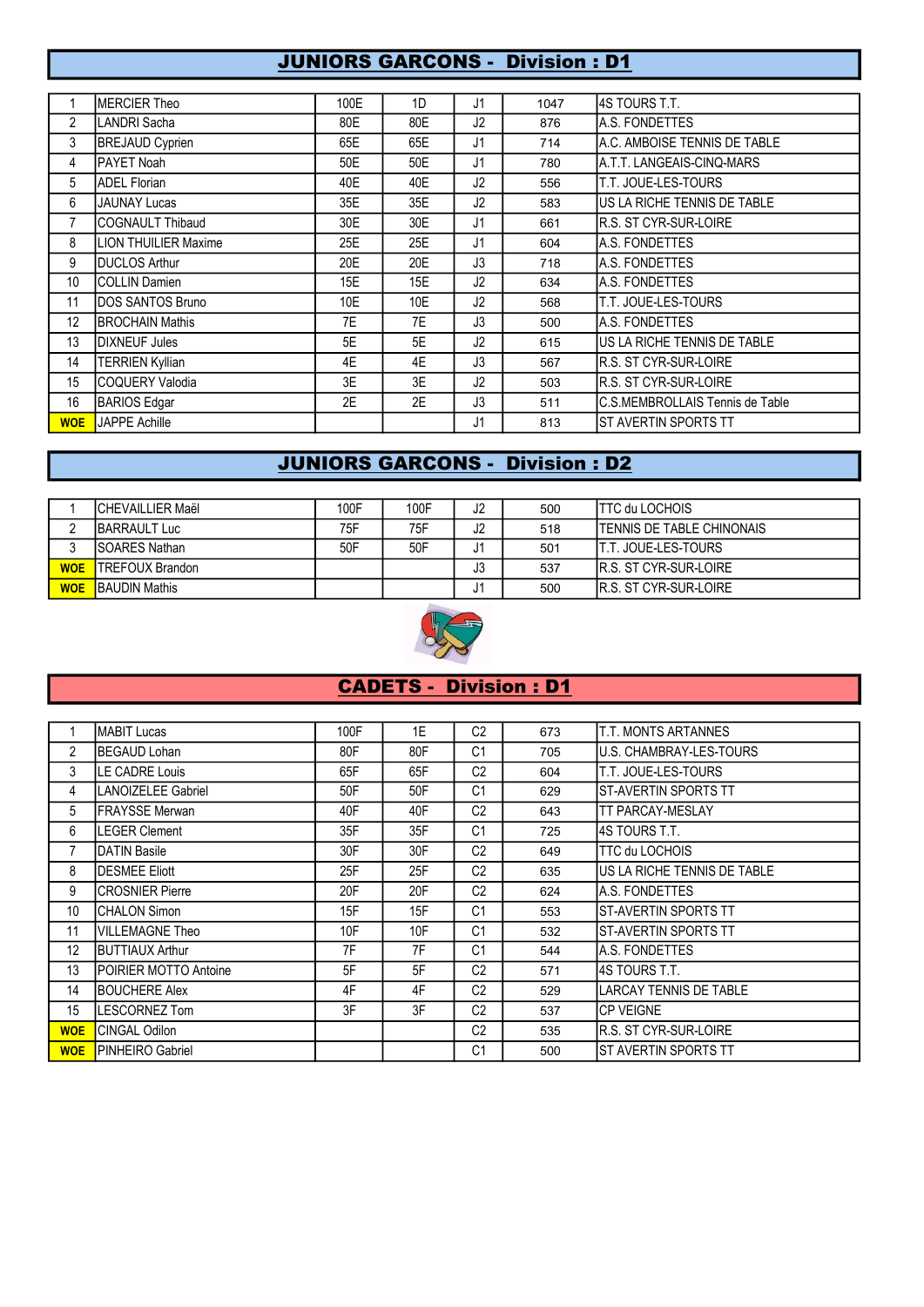## CADETS - Division : D2

| 1                        | <b>LANDRY Matheo</b>               | 100G | 100G | C <sub>1</sub> | 661 | U.S.E. AVOINE-BEAUMONT        |
|--------------------------|------------------------------------|------|------|----------------|-----|-------------------------------|
| $\mathbf{r}$             | <b>BONNEAU Tristan</b>             | 100G | 100G | C <sub>1</sub> | 590 | T.T. JOUE-LES-TOURS           |
| $\blacksquare$           | <b>AGEN Abel</b>                   | 100G | 100G | C <sub>2</sub> | 571 | U.S.E. AVOINE-BEAUMONT        |
| $\blacksquare$           | <b>CHAMPEAUX Valentin</b>          | 100G | 100G | C <sub>2</sub> | 562 | T.T. JOUE-LES-TOURS           |
| $\overline{2}$           | <b>BAKACHE-CARBONNEL Theophile</b> | 75G  | 75G  | C <sub>2</sub> | 620 | 4S TOURS T.T.                 |
| $\blacksquare$           | <b>LOC Mathis</b>                  | 75G  | 75G  | C <sub>2</sub> | 596 | A.S. FONDETTES                |
| $\blacksquare$           | <b>CHOINIERE DUFOUR Gabriel</b>    | 75G  | 75G  | C <sub>1</sub> | 547 | <b>U.S. VERNOU SUR BRENNE</b> |
| $\blacksquare$           | CARRICO Eneko                      | 75G  | 75G  | C <sub>2</sub> | 617 | <b>TT CORMERY-TRUYES</b>      |
| 3                        | <b>TRICOCHE Paul</b>               | 50G  | 50G  | C <sub>2</sub> | 538 | <b>T.T. JOUE-LES-TOURS</b>    |
| $\overline{a}$           | SOULIEZ Alexandre                  | 50G  | 50G  | C <sub>2</sub> | 520 | A.S. FONDETTES                |
| $\overline{\phantom{a}}$ | PLOT Erwan                         | 50G  | 50G  | C <sub>1</sub> | 509 | P.P.C. ST MARTIN LE BEAU      |
| $\blacksquare$           | <b>BLOT Alan</b>                   | 50G  | 50G  | C <sub>2</sub> | 500 | U.S. VERNOU SUR BRENNE        |
| 4                        | <b>ZAGORJEWSKY Mattias</b>         | 30G  | 30G  | C <sub>2</sub> | 505 | A.S. FONDETTES                |
| $\overline{\phantom{a}}$ | <b>GANGNEUX Hugo</b>               | 30G  | 30G  | C <sub>2</sub> | 500 | U.S. VERNOU SUR BRENNE        |
| $\blacksquare$           | <b>MARTINS Paul</b>                | 30G  | 30G  | C <sub>2</sub> | 500 | U.S. VERNOU SUR BRENNE        |
| $\blacksquare$           | <b>ALVES Lenny</b>                 | 30G  | 30G  | C <sub>1</sub> | 500 | U.S. VERNOU SUR BRENNE        |
| 5                        | <b>COQUERET Clement</b>            | 15G  | 15G  | C <sub>1</sub> | 500 | <b>CP VEIGNE</b>              |
| $\blacksquare$           | MARECHAL-BRIX Alexis               | 15G  | 15G  | C <sub>1</sub> | 500 | TENNIS DE TABLE BOUCHARDAIS   |
| $\blacksquare$           | <b>GRANDILLON Kylian</b>           | 15G  | 15G  | C <sub>2</sub> | 500 | <b>T.T. MONTS ARTANNES</b>    |
| $\blacksquare$           | <b>TERPEREAU Gabriel</b>           | 15G  | 15G  | C <sub>1</sub> | 500 | E.S. OESIENNE                 |
| 6                        | <b>IPIGOUET-JOUATEL Maxence</b>    | 2G   | 2G   | C <sub>2</sub> | 500 | TENNIS DE TABLE BOUCHARDAIS   |
| $\blacksquare$           | <b>JEAN Thomas</b>                 | 2G   | 2G   | C <sub>1</sub> | 500 | E.S. OESIENNE                 |
| $\overline{\phantom{a}}$ | <b>WILSON Djuliann</b>             | 2G   | 2G   | C <sub>1</sub> | 500 | E.S. OESIENNE                 |
| <b>WOE</b>               | PETITEAU Gael                      |      |      | C <sub>2</sub> | 500 | P.P.C. ST MARTIN LE BEAU      |
| <b>WOE</b>               | <b>BARATAUD Jean Baptiste</b>      |      |      | C <sub>2</sub> | 500 | <b>TT MONTS ARTANNES</b>      |

# CADETS - Division : D3

|            | <b>IMARCHIPONT Baptiste</b>        | 100H | 1G  | C <sub>2</sub> | 500 | IT.T. SAINT GENOUPH            |
|------------|------------------------------------|------|-----|----------------|-----|--------------------------------|
|            | <b>BOUFFARTIGUE-ROUSSIER Sasha</b> | 100F | 1E  | C <sub>2</sub> | 500 | <b>IT.T. JOUE-LES-TOURS</b>    |
|            | <b>IMARQUES GUERARD Matteo</b>     | 50H  | 50H | C <sub>1</sub> | 500 | IA.C. AMBOISE TENNIS DE TABLE  |
|            | <b>IRIPAULT Quentin</b>            | 30H  | 30H | C2             | 500 | IP.P.C. ST MARTIN LE BEAU      |
|            | <b>IDESFOUGERES Maxime</b>         | 15H  | 15H | C <sub>1</sub> | 500 | IA.C. AMBOISE TENNIS DE TABLE  |
| <b>WOE</b> | <b>LAZARUS</b> Theo                |      |     | C <sub>1</sub> | 500 | <b>IU.S. VERNOU SUR BRENNE</b> |



| <b>MINIMES GARCONS - Division : D1</b> |                                 |      |     |                |     |                              |  |
|----------------------------------------|---------------------------------|------|-----|----------------|-----|------------------------------|--|
|                                        | <b>BIDEAU Camille</b>           | 100G | 1F  | M <sub>2</sub> | 535 | U.S.E. AVOINE-BEAUMONT       |  |
| $\overline{2}$                         | <b>MONJALON Aubin</b>           | 80G  | 80G | M <sub>2</sub> | 665 | US LA RICHE TENNIS DE TABLE  |  |
| 3                                      | <b>CRESTEY Raphael</b>          | 65G  | 65G | M1             | 571 | T.T. JOUE-LES-TOURS          |  |
| 4                                      | <b>GUERET Dimitri</b>           | 50G  | 50G | M1             | 536 | 4S TOURS T.T.                |  |
| 5                                      | <b>DUCHESNE Antoine</b>         | 40G  | 40G | M <sub>2</sub> | 539 | U.S.E. AVOINE-BEAUMONT       |  |
| 6                                      | IMERCIER Maile                  | 35G  | 35G | M1             | 552 | T.T. MONTS ARTANNES          |  |
| 7                                      | LE THUAUT Virgile               | 30G  | 30G | M <sub>2</sub> | 509 | I4S TOURS T.T.               |  |
| 8                                      | <b>SCHMITT Quentin</b>          | 25G  | 25G | M <sub>1</sub> | 500 | T.T. JOUE-LES-TOURS          |  |
| 9                                      | CHEVAILLIER Hugo                | 20G  | 20G | M <sub>2</sub> | 572 | <b>TTC du LOCHOIS</b>        |  |
| 10                                     | <b>LECOMTE Paul</b>             | 15G  | 15G | M <sub>1</sub> | 513 | U.S.E. AVOINE-BEAUMONT       |  |
| 11                                     | <b>LEFEBVRE Maxime</b>          | 10G  | 10G | M <sub>2</sub> | 507 | 14S TOURS T.T.               |  |
| 12                                     | VATEL Hugo                      | 7G   | 7G  | M <sub>2</sub> | 505 | A.S. FONDETTES               |  |
| 13                                     | <b>LE PAGE GUERINET Quentin</b> | 5G   | 5G  | M <sub>2</sub> | 500 | ST-AVERTIN SPORTS TT         |  |
| 14                                     | <b>NOREL Kameron</b>            | 4G   | 4G  | M <sub>1</sub> | 500 | U.S.E. AVOINE-BEAUMONT       |  |
| 15                                     | <b>THOMAS Mathis</b>            | 3G   | 3G  | M1             | 514 | SAINTE-MAURE TENNIS DE TABLE |  |
| <b>WOE</b>                             | DAMOUR Sven                     |      |     | M <sub>2</sub> | 515 | T.T. JOUE-LES-TOURS          |  |